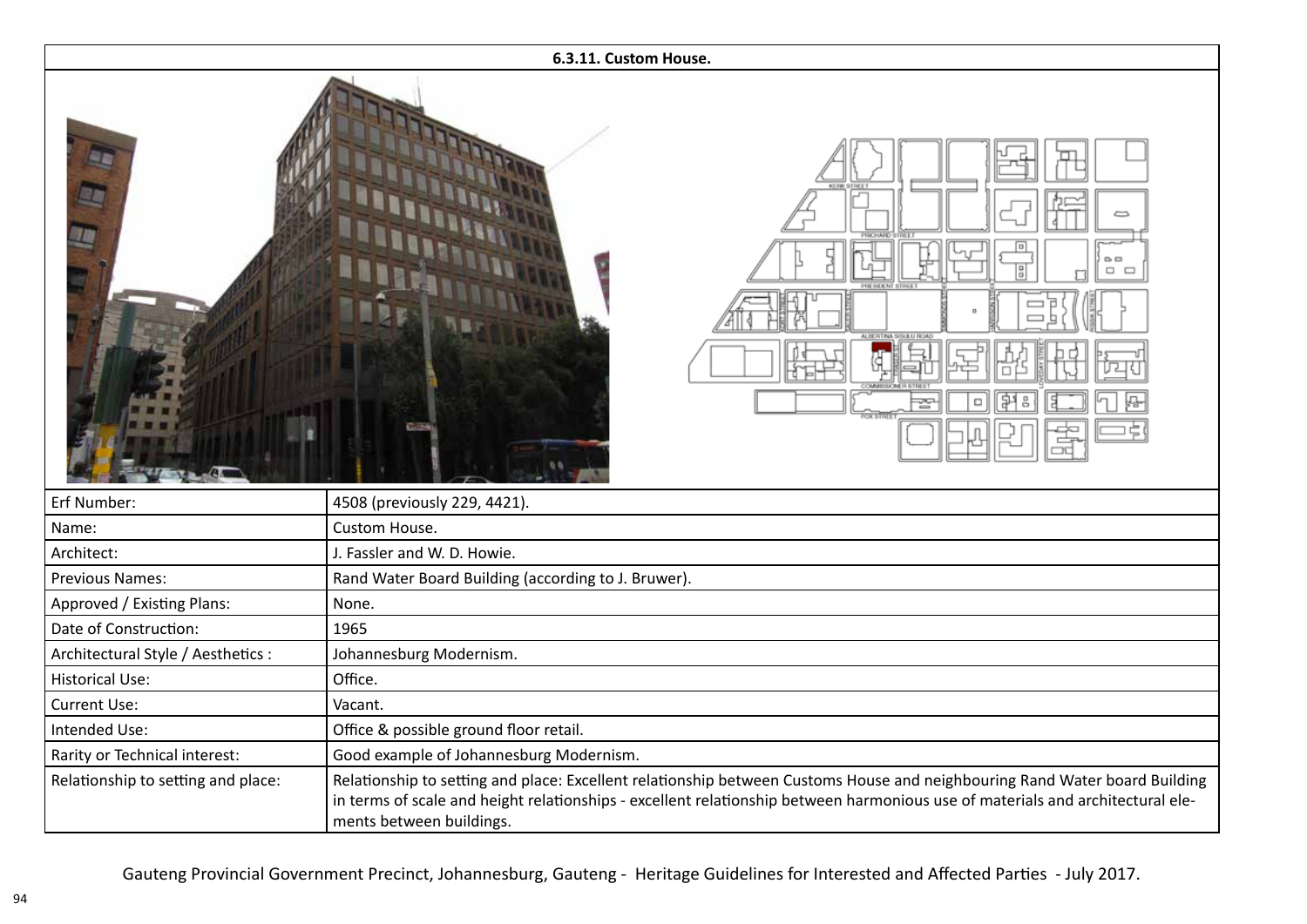| 6.3.11. Custom House.                |                                                                                                                                                                                                                                                                                                                                                                                                                                                                                                                                                                                                               |  |
|--------------------------------------|---------------------------------------------------------------------------------------------------------------------------------------------------------------------------------------------------------------------------------------------------------------------------------------------------------------------------------------------------------------------------------------------------------------------------------------------------------------------------------------------------------------------------------------------------------------------------------------------------------------|--|
| Relationship to historical aspects:  | Forms a built document of the development of Johannesburg in the second half of the Twentieth Century.                                                                                                                                                                                                                                                                                                                                                                                                                                                                                                        |  |
| Social Importance:                   | $n/a$ .                                                                                                                                                                                                                                                                                                                                                                                                                                                                                                                                                                                                       |  |
| Modifications:                       | The building exterior survives largely in-tact, save the ground floor which has been gutted. The interior has been stripped.                                                                                                                                                                                                                                                                                                                                                                                                                                                                                  |  |
| Integrity of current Structure:      | Structure survives in relatively in-tact condition.                                                                                                                                                                                                                                                                                                                                                                                                                                                                                                                                                           |  |
| Known lost aspects or changes made:  | The interior and ground floor of the building have been gutted and the spaces stripped of all historical fabric.                                                                                                                                                                                                                                                                                                                                                                                                                                                                                              |  |
| Scientific or Research Potential:    | Scientific or Research Potential: Excellent example of Modernist Regional Architecture within Johannesburg. Excellent example<br>of major South African architect.                                                                                                                                                                                                                                                                                                                                                                                                                                            |  |
| Other:                               | The Rand Water Board was formed in 1930 to provide Johannesburg and the Chamber of Mines with water. The estimate cost<br>of the construction of the building was R 990 000.00. The ground floor interior was finished in unhoned travertine.                                                                                                                                                                                                                                                                                                                                                                 |  |
| Protection:                          | Yes - structure is connected to Rand Water Board which is more than 60 years old and protected in terms of the National Herit-<br>age Resources Act.                                                                                                                                                                                                                                                                                                                                                                                                                                                          |  |
| 2002 - 2015 Historical information:  | Demolition proposed for 2002 Kopnong project. Granted by SAHRA. Appealed by public in 2005. Appeal upheld.                                                                                                                                                                                                                                                                                                                                                                                                                                                                                                    |  |
| Significance:                        | The building is currently vacant and gutted, however, the significance of the architectural form of the building is still in tact,<br>and uncompromised. The exterior facades of the building exhibit fine craftsmanship in terms of masonry / detailing. Despite its<br>poor condition the building exhibits high cultural significance and provenance.<br>The building would warrant declaration as a provincial heritage resource.                                                                                                                                                                         |  |
| Section 3.3 of NHRA:                 | a; e; f; g & h.                                                                                                                                                                                                                                                                                                                                                                                                                                                                                                                                                                                               |  |
| Grading:                             | Culturally Significant - grade to be confirmed following full heritage study.                                                                                                                                                                                                                                                                                                                                                                                                                                                                                                                                 |  |
| <b>Current Condition - Exterior:</b> | Fair.                                                                                                                                                                                                                                                                                                                                                                                                                                                                                                                                                                                                         |  |
| <b>Current Condition - Interior:</b> | The interior is stripped, with no conservation worthy fabric remaining.                                                                                                                                                                                                                                                                                                                                                                                                                                                                                                                                       |  |
| Recommendations - Exterior:          | The fine modernist facades of the building form a considered and cohesive whole with the facades the neighbouring Rand<br>Water Board Building. Excellent relationship between Customs House and neighbouring Rand Water board Building in terms of<br>scale and height relationships - excellent relationship created through harmonious use of materials and architectural elements<br>between buildings. The building should be retained and restored. No changes are permitted to the external facades, the roof-<br>line is to be respected, no additional bulk permissible. See marked up façade image. |  |
| Recommendations - Interior:          | No conservation worthy fabric remains. Contemporary interiors may be designed, sympathetic to the restrained modernist<br>aesthetic.                                                                                                                                                                                                                                                                                                                                                                                                                                                                          |  |
| <b>NHRA Applications:</b>            | An application as per Section 34.1 of the NHRA is required.                                                                                                                                                                                                                                                                                                                                                                                                                                                                                                                                                   |  |
| Recommendations - Overall:           | The building would warrant declaration as a provincial heritage resource. The interior of the buildings floor plan (and structure)<br>needs to be retained as it communicates with the façade, however, internal layout changes are possible. No changes are per-<br>mitted to the façade. The new interior should reference the historical materials.                                                                                                                                                                                                                                                        |  |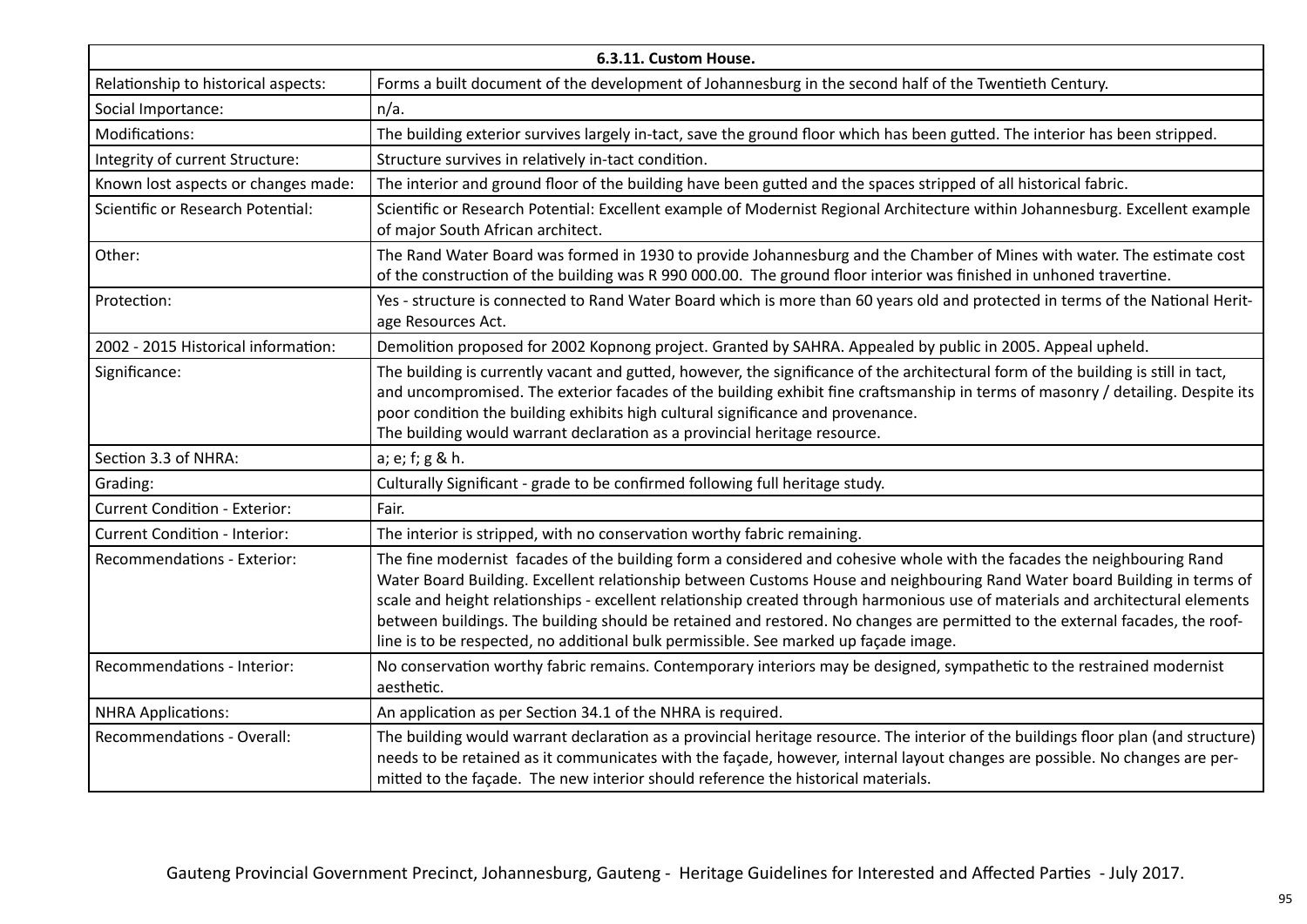## **6.3.11. Custom House.**

Designed by the prominent architect John Fassler in 1967, Custom House is an exemplary Johannesburg Modern Movement Structure. The building consists of a double volume glazed entrance lobby, with an additional eight floors of Office Accommodation above.

*"At the time of the original submission of plans, it was proposed to only construct a five-storey building. These plans were approved. It was subsequently decided to increase the height of the building to the maximum permitted and plans for an additional four floors were then submitted and approved.*

*The building comprises the following: two basement levels (with a through-connection from the first basement level to the basement of the adjacent Rand Water Board Building); double volume Ground Floor; fully reversible windows with bronze spandrels; noteworthy are the tall columns at Ground Floor level, as well as the large entrance hall and the use of marble cladding in the interior, with reference also the mezzanine floor (upper part of the entrance lobby); externally, the application of chocolate coloured granite facings to match the facings of the adjacent Rand Water Board Building, is also worth noting; so is the copper covered built-up coping above the pre-cast terrazzo cornice as well as the copper sheet (roof); caretaker's flat with lift room above roof level."<sup>55</sup>*



<sup>55.</sup> Bruwer, J. J. (2009), Custom House (C-4). Contemporary image - facade.

Gauteng Provincial Government Precinct, Johannesburg, Gauteng - Heritage Guidelines for Interested and Affected Parties - July 2017.